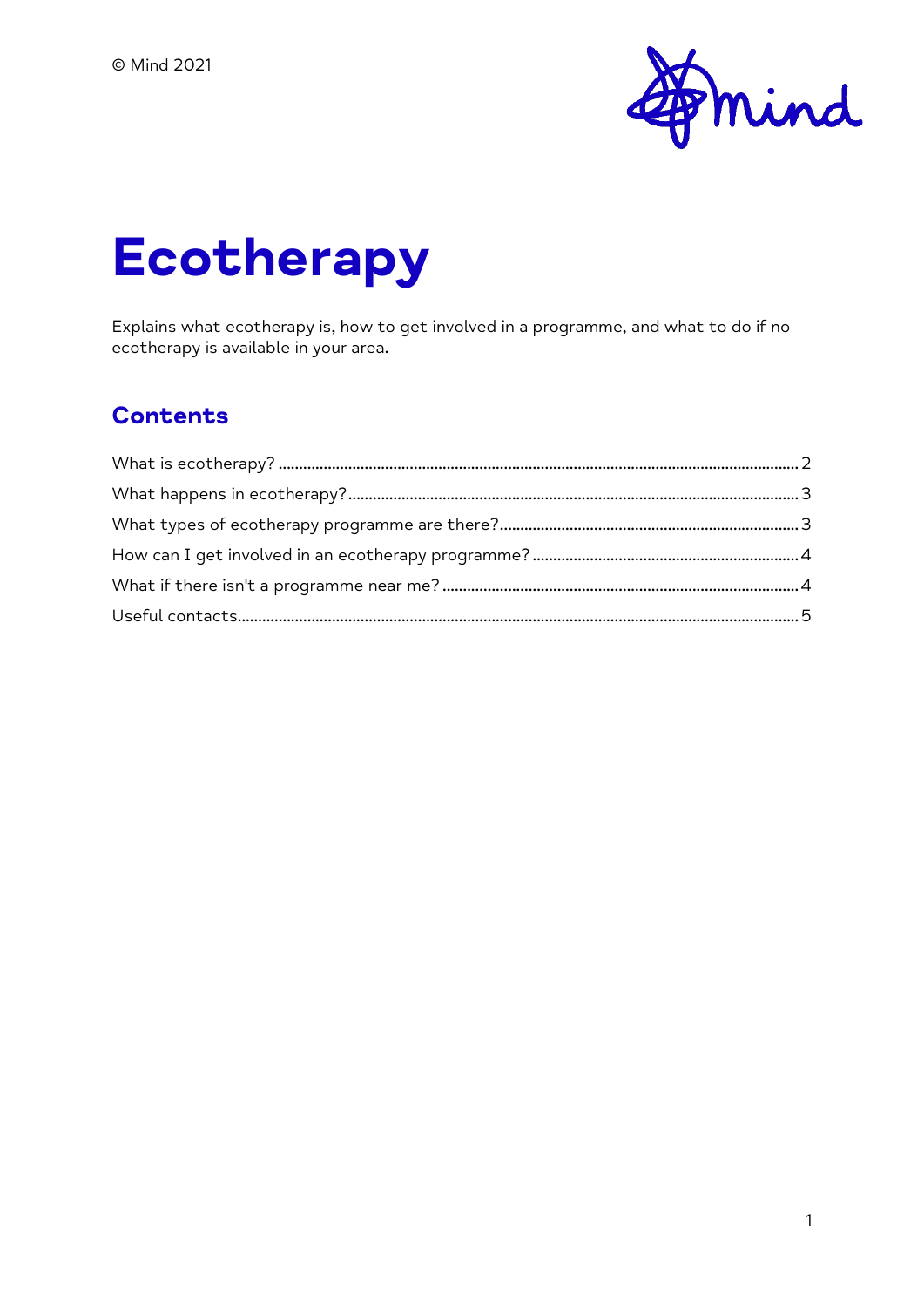# <span id="page-1-0"></span>**What is ecotherapy?**

Ecotherapy is a formal type of therapeutic treatment which involves doing outdoor activities in nature. There isn't one single definition of ecotherapy, but it's often used to describe a regular, structured activity that:

- is led by **trained professionals** (sometimes therapists), who are there to support you
- focuses on **doing an activity**, rather than on your health
- takes place in a **green environment**
- is related to **exploring and appreciating** the natural world
- involves **spending time with other people**, although you can always choose to interact at your own pace.

You might do an ecotherapy programme on its own, or alongside other treatments such as [talking therapies,](https://www.mind.org.uk/information-support/drugs-and-treatments/talking-therapy-and-counselling/) arts and creative therapies or [medication.](https://www.mind.org.uk/information-support/drugs-and-treatments/medication/)

"As someone who's socially anxious, I've found it much easier to chat to people and make friends when you have a practical task to do together. You have easy common ground and there's never pressure to chat if you don't feel like it. I've got to know some of the best people I've ever known whilst de-lousing chickens and cleaning donkey hooves. This kind of work is extremely bonding."

## **Different terms for ecotherapy**

People sometimes use different words to describe ecotherapy, depending on whether the activity has an emphasis on exercise, gardening (also known as horticulture) or therapy. Phrases you might hear include:

- green exercise
- green care
- green therapy
- horticultural therapy.

These terms are often used to describe a whole range of outdoor activities, but may also refer to a [specific type of ecotherapy programme.](https://www.mind.org.uk/information-support/drugs-and-treatments/talking-therapy-and-counselling/ecotherapy/#WhatTypesOfEcotherapyProgrammeAreThere)

"Being at a supported gardening project has transformed my life and saved the life of my partner who had attempted suicide four times before she regained hope."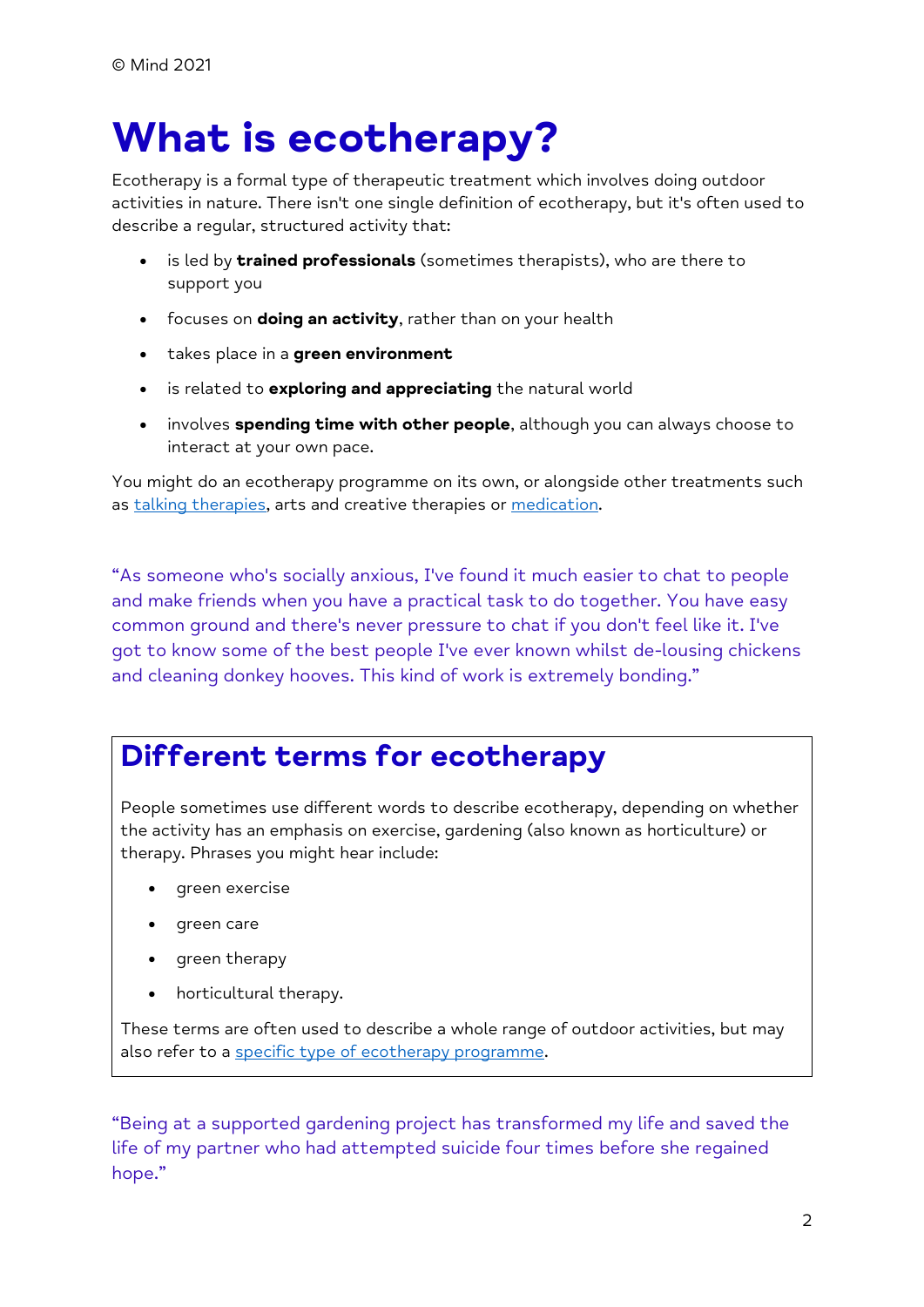# <span id="page-2-0"></span>**What happens in ecotherapy?**

Ecotherapy can take place in both rural and urban settings, including parks, gardens, farms and woodlands. It involves varying amounts of physical activity, depending on the type of programme. It can include activities that focus on:

- **working in nature**, such as a conservation project, gardening or farming
- **experiencing nature**, such as enjoying the views on a walk or cycling through woodland
- **spending time with others in nature**, such as preparing and sharing meals together.

Some ecotherapy sessions follow a set structure. Others can be more informal, or vary depending on the time of year and what work needs doing. People in the group may or may not have experience of mental health problems, but the main focus is usually working together on the shared activity.

# <span id="page-2-1"></span>**What types of ecotherapy programme are there?**

Ecotherapy programmes can involve a wide range of activities. For example:

- Adventure therapy involves doing adventurous physical activities in a group, such as rafting, rock climbing or caving.
- **Animal-assisted interventions** involve being in spaces such as farms where you come into contact with animals and spend relaxed time feeding or petting them.
- **Animal-assisted therapy** involves building a therapeutic relationship with animals, such as horses or dogs.
- **Care farming**, or therapeutic farming activities, involves looking after farm animals, growing crops or helping to manage woodland. Find out more from Social [Farms & Gardens.](https://www.farmgarden.org.uk/)
- **Environmental conservation** involves protecting and caring for natural spaces. [The Conservation Volunteers](https://www.tcv.org.uk/) run local one-off and ongoing projects. You can also join [Green Gyms,](https://www.tcv.org.uk/greengym/) which combine physical exercise with conservation tasks.
- **Green exercise therapy** involves doing exercise in green spaces. For example, walking, running or cycling. Find out more from [Walking for](https://www.walkingforhealth.org.uk/) Health and the [Ramblers.](https://www.ramblers.org.uk/)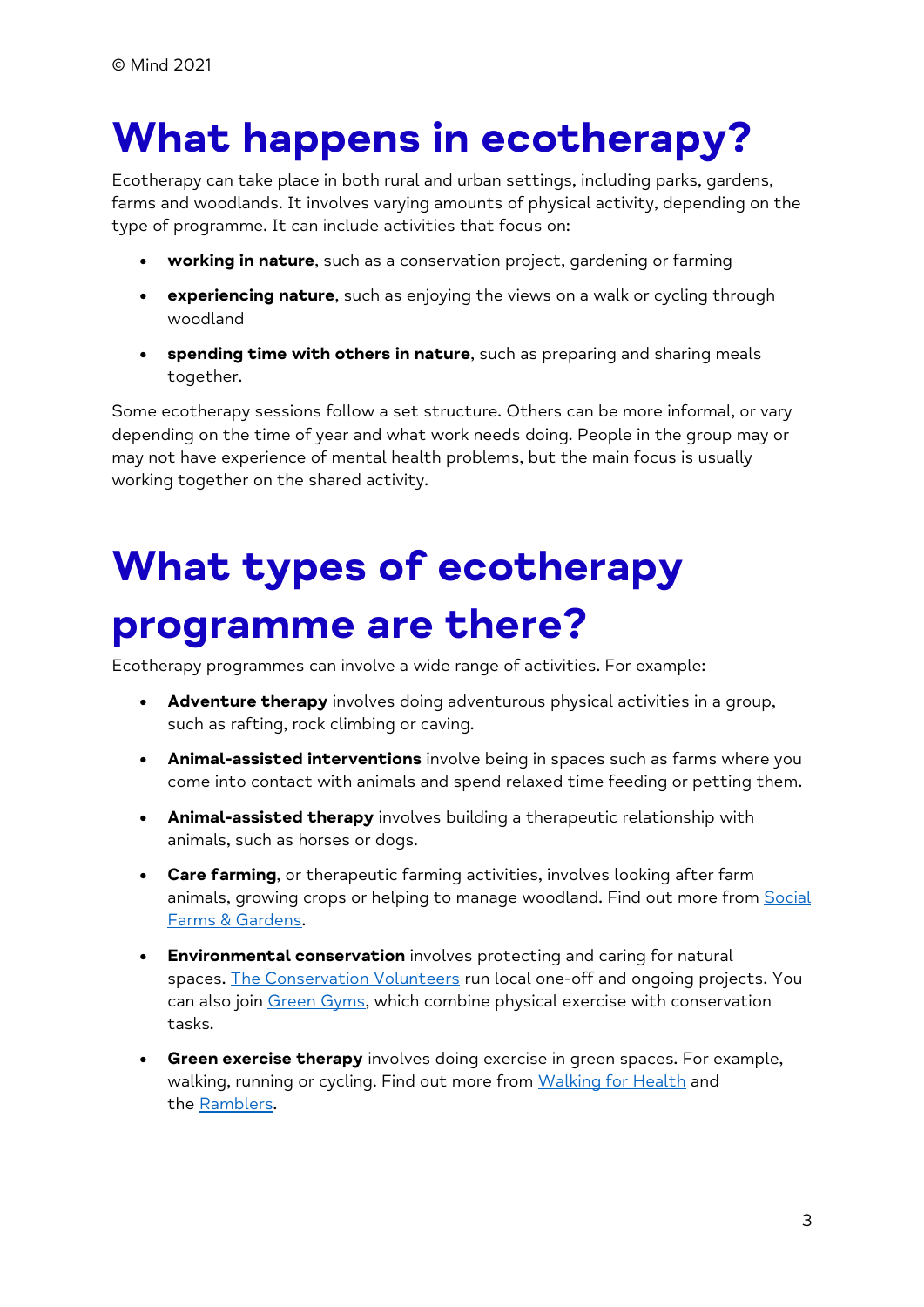- **Nature arts and crafts**, or doing art in or with nature. Can include creating art in green space, using the environment as inspiration or using natural materials such as wood, grass or clay.
- **Social and therapeutic horticulture** involves gardening, growing food, or spending time around flowers or plants. It can take place in allotments or community gardens, or inside buildings like village halls or libraries. Find out more from [Carry on Gardening,](http://www.carryongardening.org.uk/) [Groundwork](http://www.groundwork.org.uk/) and [Thrive.](http://www.thrive.org.uk/)
- **Wilderness therapy** involves spending time in the wild and doing activities together in a group. For example, making shelters and hiking. Find out more from [The Wilderness Foundation.](http://www.wildernessfoundation.org.uk/)

"I have depression, anxiety and BPD. Doing ecotherapy has allowed me somewhere that's my safe place, a place of my own. Where I can be quiet and peaceful. The act of growing and caring for something else helps me stop thinking about what is going on in my head."

# <span id="page-3-0"></span>**How can I get involved in an ecotherapy programme?**

If you'd like to find an ecotherapy programme in your local area, you could:

- **Contact your local Mind** to ask if they run any ecotherapy programmes you could join. Find your [nearest local Mind](https://www.mind.org.uk/information-support/local-minds/) on our online search page.
- **Explore what different organisations offer.** See our [useful contacts](https://www.mind.org.uk/information-support/tips-for-everyday-living/nature-and-mental-health/useful-contacts/) for details.
- **Ask your GP.** They might be able to refer you to a local programme. This is sometimes called 'social prescribing' or 'green prescribing'. See our page on [talking to your GP about your mental health](https://www.mind.org.uk/information-support/guides-to-support-and-services/seeking-help-for-a-mental-health-problem/talking-to-your-gp/) for tips.

Some ecotherapy programmes need you to have a referral. This might need to come from your GP, or they may accept a referral from another professional you see regularly. The cost of ecotherapy programmes varies, although some are free.

# <span id="page-3-1"></span>**What if there isn't a programme near me?**

If you can't find any ecotherapy programmes in your local area, you could:

• Ask your *[local Mind](https://www.mind.org.uk/information-support/local-minds/)* if they are able to get funding to start one.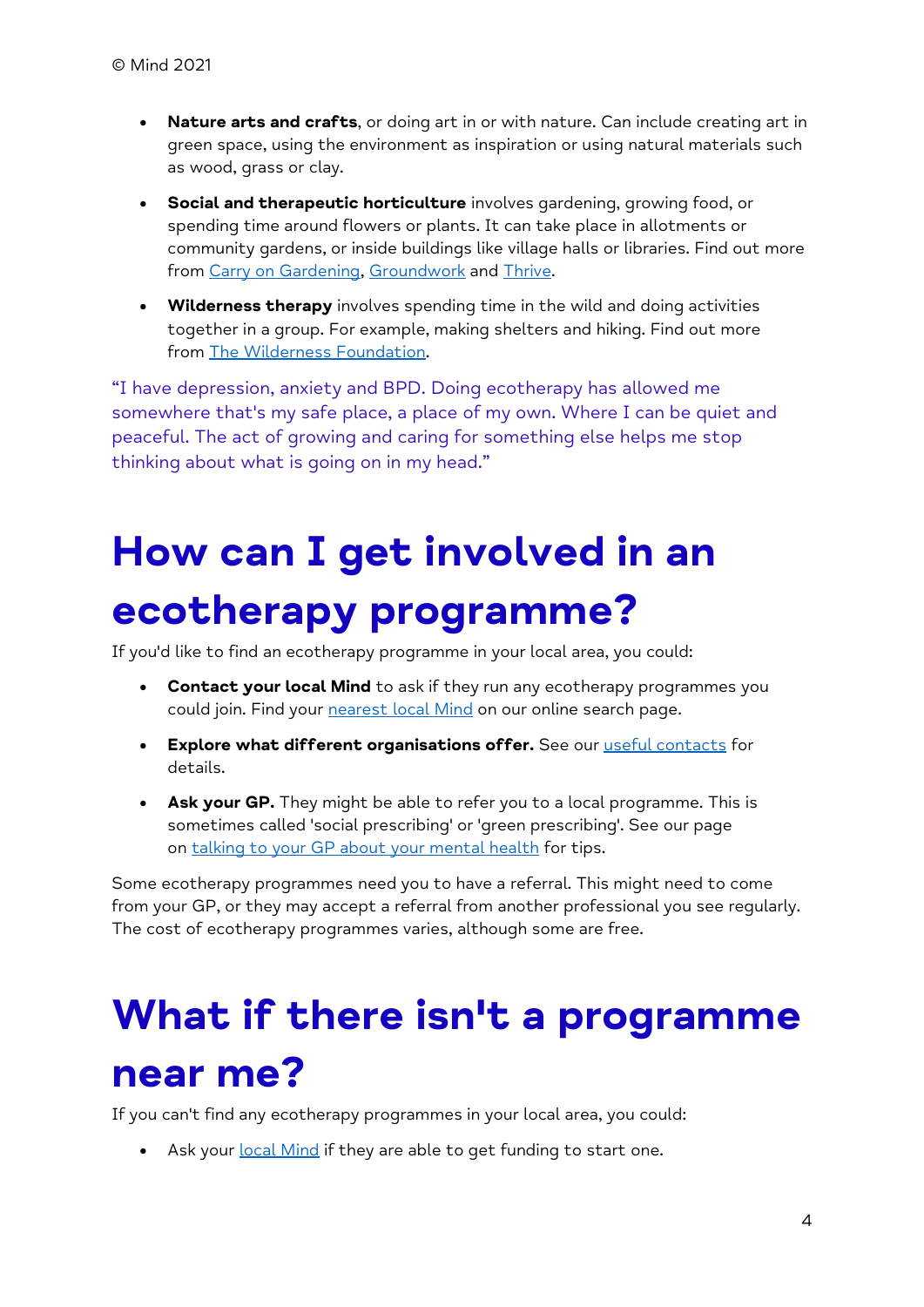- Look for nature-based groups or classes, such as walking groups or community gardens. Your local library or community noticeboard might have details.
- Look for therapeutic communities in your area and see if they include ecotherapy. For more information, see the [list of providers](https://www.therapeuticcommunities.org/members/list-of-therapeutic-communities/) on the Consortium of Therapeutic [Communities](https://www.therapeuticcommunities.org/) website.

"I do ecotherapy to get sunlight onto my skin and into my mind. It shines light through the dark fog of depression."

Aside from ecotherapy, there are lots of things you can do more generally in nature or with nature to support your mental health. For tips on this see our information on [nature and mental health](https://www.mind.org.uk/information-support/tips-for-everyday-living/nature-and-mental-health/) and [ideas to try in nature.](https://www.mind.org.uk/information-support/tips-for-everyday-living/nature-and-mental-health/ideas-to-try-in-nature/)

## <span id="page-4-0"></span>**Useful contacts**

## **Mind's services**

- [Mind's helplines](https://www.mind.org.uk/information-support/helplines/) provide information and support by phone and email.
- [Local Minds](https://www.mind.org.uk/about-us/local-minds/) offer face-to-face services across England and Wales. These services include talking therapies, peer support and advocacy.
- [Side by Side](https://www.mind.org.uk/information-support/side-by-side-our-online-community/) is Mind's support online community for anyone experiencing a mental health problem.

We've collected together some useful contacts in the following areas:

## **Gardening, farming and conservation**

### **Carry on Gardening**

[carryongardening.org.uk](https://www.carryongardening.org.uk/) Help for anyone with a disability to start or continue gardening.

#### **The Conservation Volunteers (TCV)**

#### [tcv.org.uk](https://www.tcv.org.uk/)

Runs a network of Green Gyms across the UK.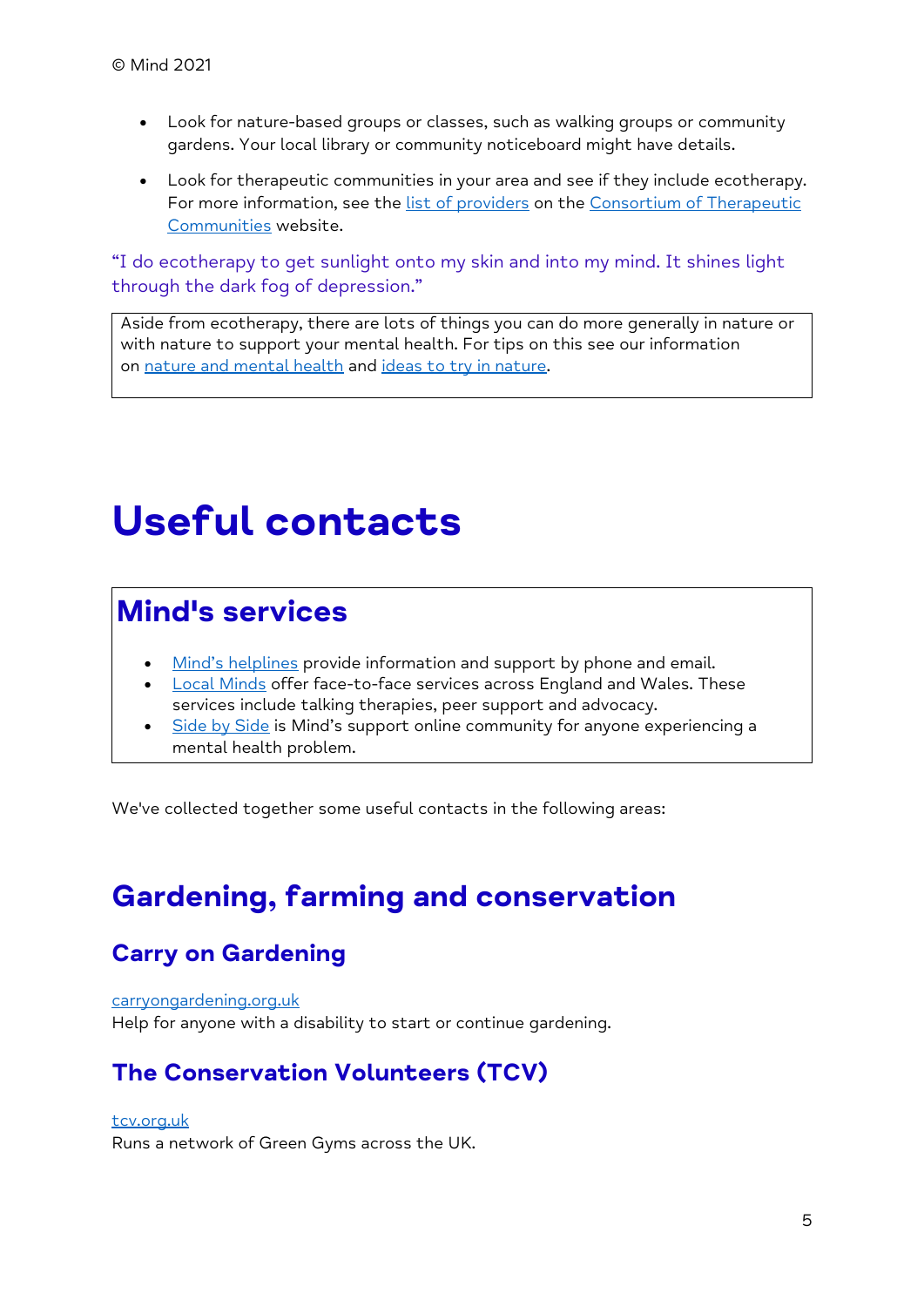#### **Grow Wild**

[growwilduk.com](https://www.growwilduk.com/) (English)

[growwilduk.com/cy](https://www.growwilduk.com/cy) (Welsh)

Kew Gardens outreach initiative that aims to bring people together to enjoy wildflowers and nature.

### **National Allotment Society**

[nsalg.org.uk](https://www.nsalg.org.uk/) National organisation that upholds the rights and interests of the UK's allotment community.

### **Royal Horticultural Society**

[rhs.org.uk](https://www.rhs.org.uk/) National charity for gardening and plantlife.

### **Social Farms & Gardens**

#### [farmgarden.org.uk](https://www.farmgarden.org.uk/)

Information on care farming and community growing projects, including a network of local farms.

#### **Thrive**

[thrive.org.uk](https://www.thrive.org.uk/) Charity that runs gardening projects for people with mental health problems.

## **Pets and wildlife**

### **Big Butterfly Count**

[bigbutterflycount.org](https://www.bigbutterflycount.org/) Survey of butterflies in the UK.

#### **Blue Cross**

[bluecross.org.uk](https://www.bluecross.org.uk/) Animal charity that helps sick, injured and homeless pets.

#### **Bumblebee Conservation Trust**

[bumblebeeconservation.org](https://www.bumblebeeconservation.org/) Aims to protect and raise awareness of bumblebees.

### **Hedgehog Street**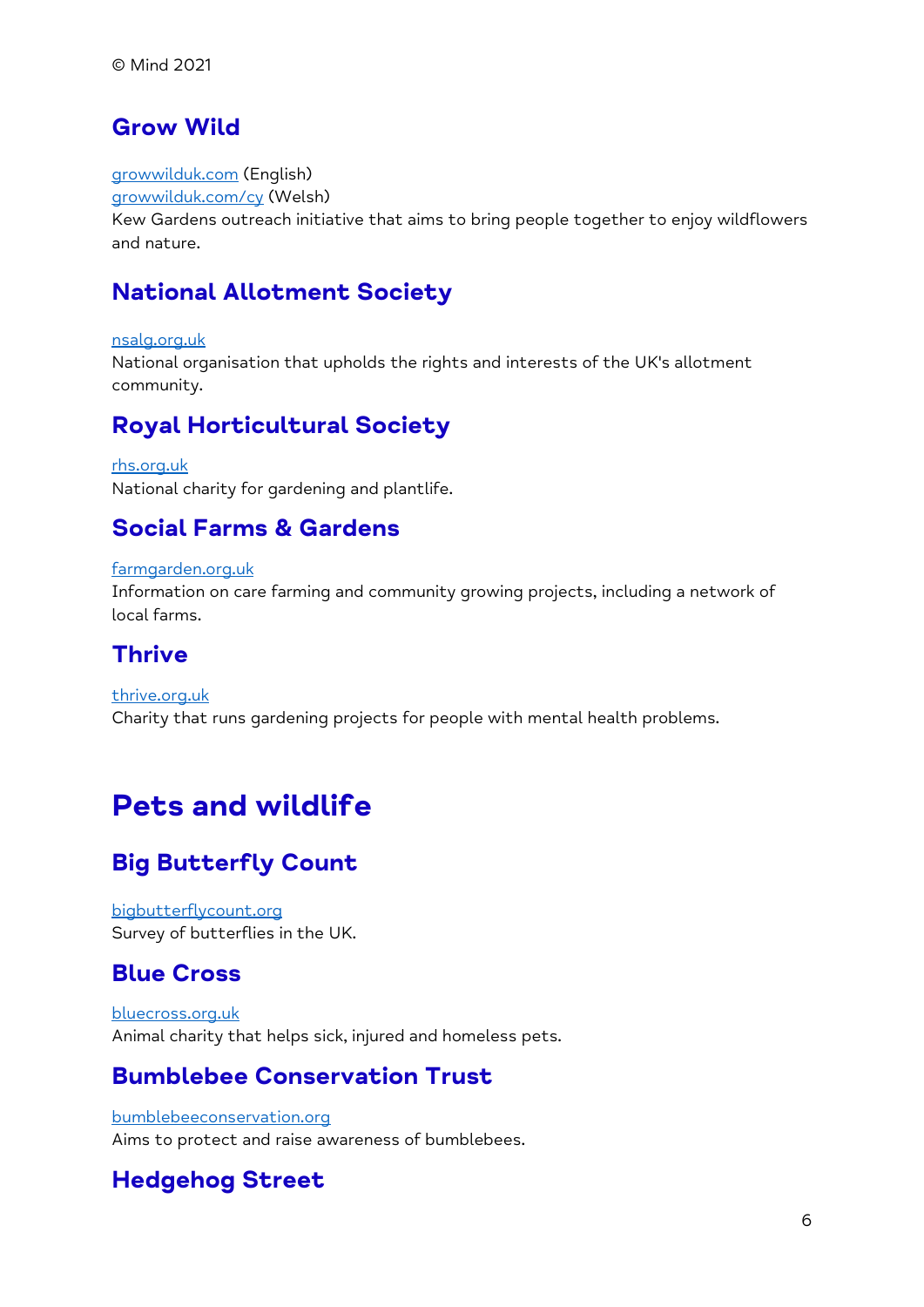© Mind 2021

[01584 890801](tel:+44-1584-890801) [bighedgehogmap.org](https://www.bighedgehogmap.org/) Campaigns to help protect hedgehogs.

#### **Royal Society for the Prevention of Cruelty to Animals (RSPCA)**

[rspca.org.uk](https://www.rspca.org.uk/)

Animal charity working to prevent cruelty and promote kindness to animals in England and Wales.

#### **Royal Society for the Protection of Birds (RSPB)**

[rspb.org.uk](https://www.rspb.org.uk/)

Campaigning and conservation projects to protect wildlife and restore habitats.

## **Places to explore**

#### **Canal and River Trust**

[canalrivertrust.org.uk](https://www.canalrivertrust.org.uk/) (English) [canalrivertrust.org.uk/cymraeg](https://www.canalrivertrust.org.uk/cymru) (Welsh) Looks after canals, rivers and locks in England and Wales.

### **Forestry England**

[forestryengland.uk](https://www.forestryengland.uk/) Works to protect England's woods and forests. Includes a searchable directory.

#### **National Garden Scheme**

[ngs.org.uk](https://www.ngs.org.uk/) Lists gardens and walks open to the public across England and Wales.

#### **National Parks UK**

[nationalparks.uk](https://www.nationalparks.uk/) Lists national parks across England and Wales.

#### **National Trust**

[nationaltrust.org.uk](https://www.nationaltrust.org.uk/) Lists walks and open gardens, parks and estates that you can visit.

#### **Natural Resources Wales (Cyfoeth Naturiol)**

[naturalresourceswales.gov.uk](https://www.naturalresourceswales.gov.uk/?lang=en) Oversees and protects natural sites in Wales.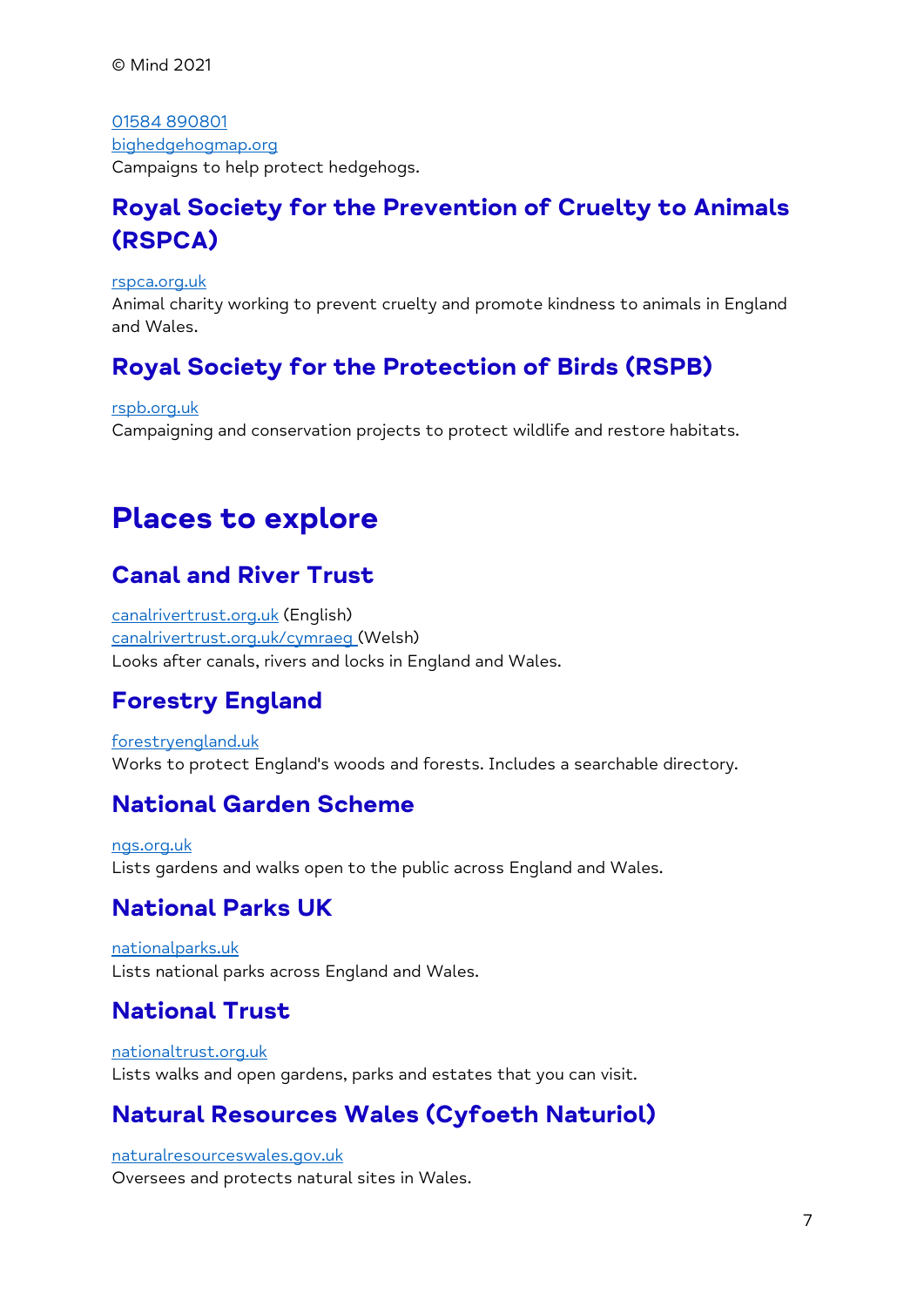#### **Woodland Trust**

[woodlandtrust.org.uk](https://www.woodlandtrust.org.uk/) Protects trees and forests in the UK.

## **Walking, rambling and adventuring**

#### **Black Girls Hike**

#### [bghuk.com](https://www.bghuk.com/)

Provides a safe space for Black women to explore the outdoors. Hosts nationwide group hikes, outdoor activity days and training events.

#### **Parkrun**

[parkrun.org.uk](https://www.parkrun.org.uk/) Organises free, weekly, 5km timed runs across the UK.

#### **Ramblers**

#### [ramblers.org.uk](https://www.ramblers.org.uk/)

Supports people throughout England and Wales to spend time walking outdoors, through their programmes and community.

#### **Walking for Health**

[walkingforhealth.org.uk](https://www.walkingforhealth.org.uk/) Supports a network of walking groups across England.

#### **Wilderness Foundation**

[wildernessfoundation.org.uk](https://wildernessfoundation.org.uk/) Offers facilitated courses in wilderness therapy.

## **Volunteering**

#### **Do-it**

[do-it.org](https://www.do-it.org/) Lists UK volunteering opportunities.